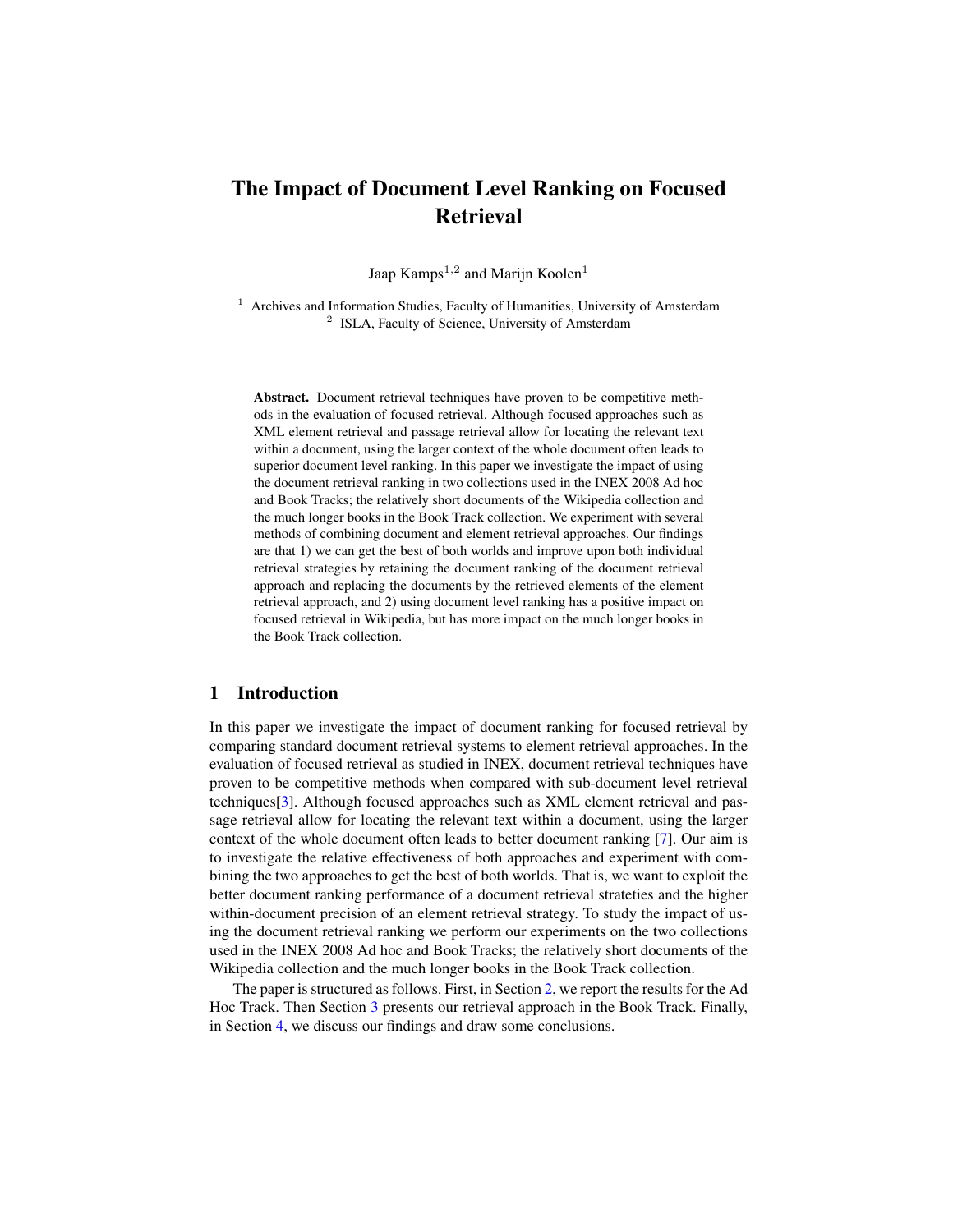# <span id="page-1-0"></span>2 Ad Hoc Track

For the INEX 2008 Ad Hoc Track we investigate several methods of combining article retrieval and element retrieval approaches. We will first describe our indexing approach, then the run combination methods we adopted, the retrieval framework, and finally per task, we present and discuss our results.

The document collection for the Ad hoc track is based on the English Wikipedia [\[14\]](#page-11-2). The collection has been converted from the wiki-syntax to an XML format [\[1\]](#page-11-3). The XML collection has more than 650,000 documents and over 50,000,000 elements using 1,241 different tag names. However, of these, 779 tags occur only once, and only 120 of them occur more than 10 times in the entire collection. On average, documents have almost 80 elements, with an average depth of 4.82.

#### 2.1 Retrieval Model and Indexing

Our retrieval system is based on the Lucene engine with a number of home-grown extensions [\[5,](#page-11-4) [9\]](#page-11-5). For the Ad Hoc Track, we use a language model where the score for a element  $e$  given a query  $q$  is calculated as:

$$
P(e|q) = P(e) \cdot P(q|e)
$$
 (1)

where  $P(q|e)$  can be viewed as a query generation process—what is the chance that the query is derived from this element—and  $P(e)$  an element prior that provides an elegant way to incorporate query independent evidence [\[4\]](#page-11-6).

We estimate  $P(q|e)$  using Jelinek-Mercer smoothing against the whole collection, i.e., for a collection  $D$ , element  $e$  and query  $q$ :

$$
P(q|e) = \prod_{t \in q} ((1 - \lambda) \cdot P(t|D) + \lambda \cdot P(t|e)), \qquad (2)
$$

where  $P(t|e) = \frac{\text{freq}(t,e)}{|e|}$  and  $P(t|D) = \frac{\text{freq}(t,D)}{\sum_{e \in E} |e|}$  $\frac{\operatorname{eq}(t,D)}{e'\in D}$ .

Finally, we assign a prior probability to an element  $e$  relative to its length in the following manner:

$$
P(e) = \frac{|e|^{\beta}}{\sum_{e} |e|^{\beta}},\tag{3}
$$

where |e| is the size of an element e. The  $\beta$  parameter introduces a length bias which is proportional to the element length with  $\beta = 1$  (the default setting). For a more thorough description of our retrieval approach we refer to [\[12\]](#page-11-7). For comprehensive experiments on the earlier INEX data, see [\[10\]](#page-11-8).

Our indexing approach is based on our earlier work [\[2,](#page-11-9) [6\]](#page-11-10).

- *Element index*: Our main index contains all retrievable elements, where we index all textual content of the element including the textual content of their descendants. This results in the "traditional" overlapping element index in the same way as we have done in the previous years [\[11\]](#page-11-11).
- *Article index*: We also build an index containing all full-text articles (i.e., all wikipages) as is standard in IR.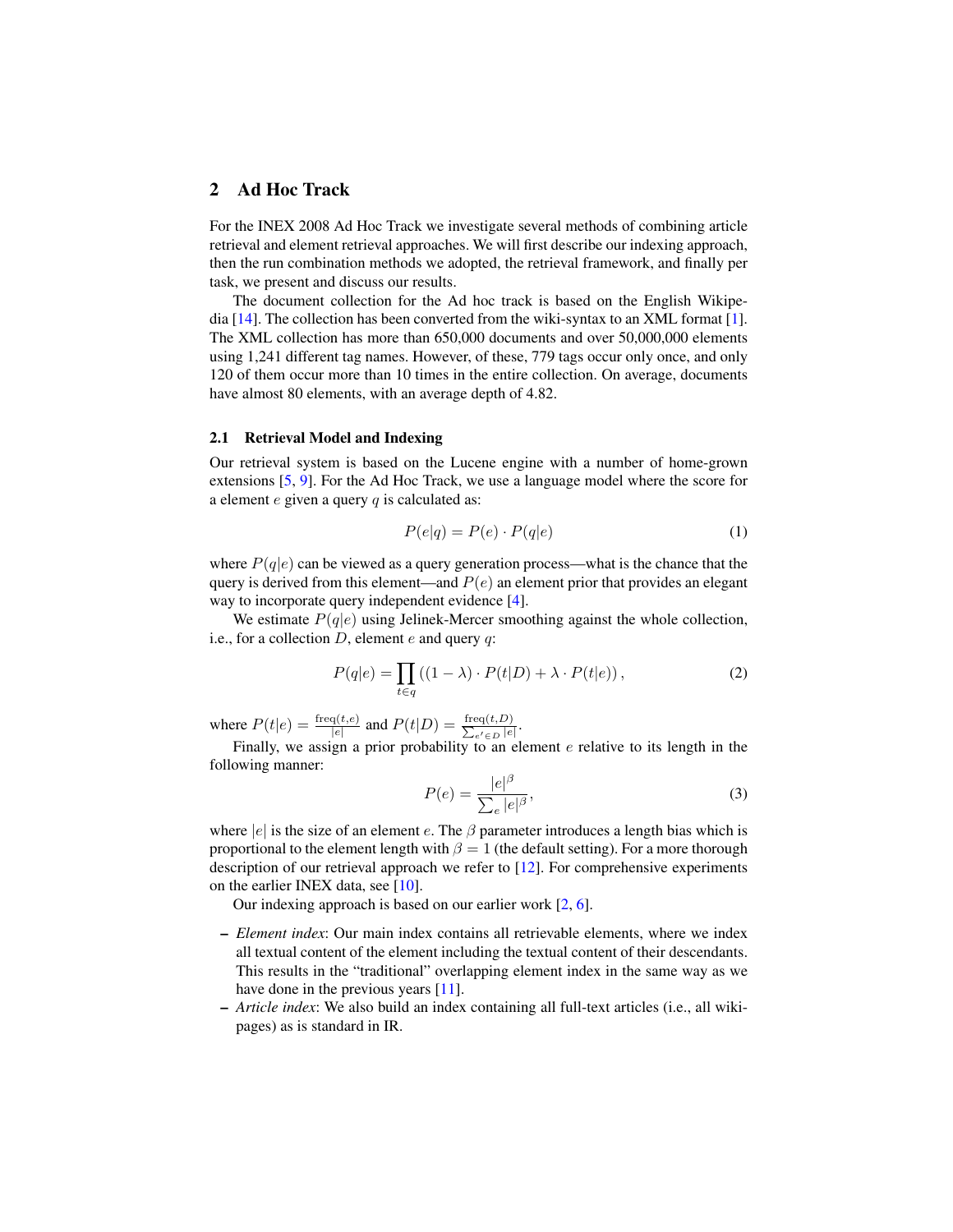For all indexes, stop-words were removed, but no morphological normalization such as stemming was applied. Queries are processed similar to the documents, we use either the CO query or the CAS query, and remove query operators (if present) from the CO query and the about-functions in the CAS query.

#### 2.2 Combining Article and Element Retrieval

Our experiments with combining runs all use the same two base runs:

- *Article*: a run using the Article index; and
- *Element*: a run using the element index.

Both runs use default parameters for the language model ( $\lambda = 0.15$ ,  $\beta = 1.0$ ). As shown by Kamps et al. [\[7\]](#page-11-1), article retrieval leads to a better document ranking, whereas element retrieval fares better at retrieving relevant text within documents. For the Ad hoc Focused task, where the retrieved elements of different documents maybe interleaved in the ranking, we would expect that element retrieval achieves high early precision, while document retrieval, given that it will return whole documents which are often not relevant in their entirety, will have lower early precision. On the other hand, we expect that a document retrieval approach will have relatively little difficulty identifying long articles that have large a fraction of text highlighted as relevant, and therefore return them in the top ranks. The first few returned documents will thus contain a relatively large fraction of all the highlighted text with good within-document precision, resulting in a fairly slow drop in precision across the first recall percentages. For the Relevant in Context task, where retrieved elements have to be grouped by document, and introducing a document ranking score and a within-document retrieval score, we expect the document retrieval approach to rank the documents better and with a perfect within-document recall (due to it retrieving all text in the document) have a reasonable within-document score. With element retrieval, we expect the within-document precision to be better than that of the document retrieval approach, but it will have less recall and a worse document ranking. We therefore assume that a combined approach, using the document ranking of an article level run with the within document element ranking of an element level run, outperforms both runs on the "in context" tasks.

We experiment with three methods of combining the article and element results.

- 1. *ArtRank*: retain the article ranking, replacing each article by its elements retrieved in the element run. If no elements are retrieved, use the full article.
- 2. *Multiplication*: multiply element score with article score of the article it belongs to. If an element's corresponding article is not retrieved in the top 1,000 results of the article run, use only the element score.
- 3. *CombSUM*: normalise retrieval scores (by dividing by highest score in the results list) and add the article score to each element score (if article is not in top 1,000 results for that topic, only element score is used). Thus elements get a boost if the full article is retrieved in the top 1,000 results of the article run.

Our Focused and Relevant in Context submissions are all based on the following base "Thorough" runs: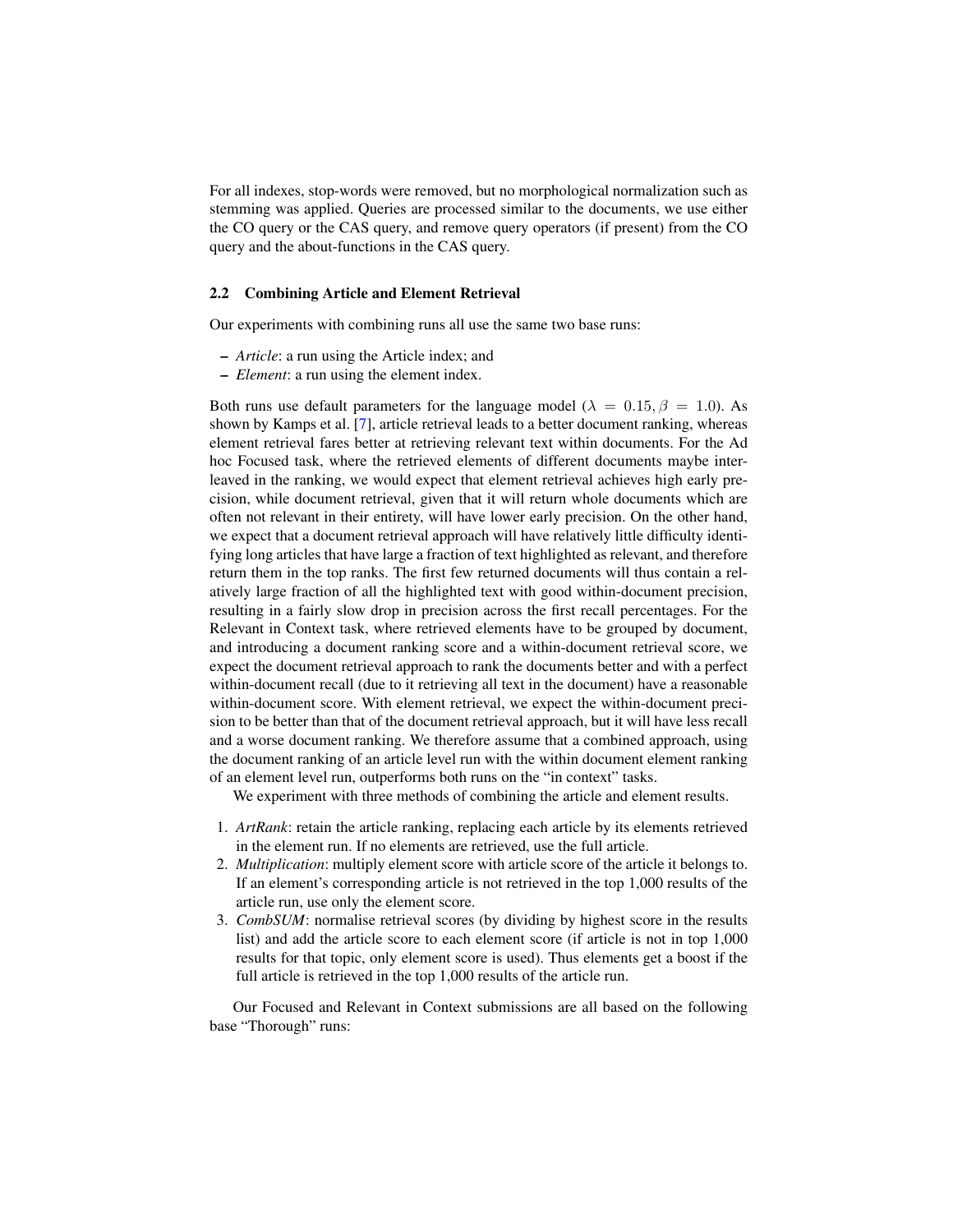|  | Run                |        |        |        | iP[0.00] iP[0.01] iP[0.05] iP[0.10] MAiP |  |
|--|--------------------|--------|--------|--------|------------------------------------------|--|
|  | Article            | 0.5712 |        |        | 0.5635 0.5189 0.4522 0.2308              |  |
|  | Element            | 0.6627 | 0.5535 |        | 0.4586 0.4062 0.1710                     |  |
|  | <b>ArtRank</b>     | 0.6320 | 0.6025 |        | 0.5054 0.4569 0.1991                     |  |
|  | CombSUM            | 0.6556 | 0.5901 |        | 0.4983 0.4553 0.1989                     |  |
|  | Multiplication     | 0.6508 | 0.5614 |        | 0.4547 0.4117 0.1815                     |  |
|  | Element CAS        | 0.6196 | 0.5607 | 0.4941 | 0.4396 0.2000                            |  |
|  | <b>ArtRank CAS</b> | 0.6096 | 0.5891 | 0.5361 | 0.4629 0.2140                            |  |
|  | CombSUM CAS        | 0.6038 | 0.5811 | 0.5158 | 0.4506 0.2044                            |  |
|  | Multiplication CAS | 0.6077 | 0.5855 | 0.5328 | 0.4601 0.2126                            |  |
|  |                    |        |        |        |                                          |  |

<span id="page-3-0"></span>Table 1: Results for the Ad Hoc Track Focused Task (runs in emphatic are not official submissions)

– ArtRank: submitted as inex08 art B1 loc in 100 and el B1 T

- CombSUM: submittedinex08 art B1 loc in 100 comb sum el B1 T
- Multiplication: inex08 art B1 loc in 100 x el B1 T

We also made CAS versions of these Thorough runs, using the same filtering method as last year [\[2\]](#page-11-9). That is, we pool all the target elements of all topics in the 2008 topic set, and filter all runs by removing any element type that is not in this pool of target elements. Our official runs for all three tasks are based on these Thorough runs. Because of the lengthy names of the runs, and to increase clarity and consistency of presentation, we denote the official runs by the methods used, instead of the official run names we used for submission.

#### <span id="page-3-1"></span>2.3 Focused Task

To ensure the Focused run has no overlap, it is post-processed by a straightforward listbased removal strategy. We traverse the list top-down, and simply remove any element that is an ancestor or descendant of an element seen earlier in the list. For example, if the first result from an article is the article itself, we will not include any further element from this article. In the case of the CAS runs, we first apply the CAS filter and then remove overlap. Doing this the other way around, we would first remove possibly relevant target elements if some overlapping non-target elements receive a higher score.

Table [1](#page-3-0) shows the results for the Focused Task. Somewhat surprisingly, the Article run outperforms the Element run on the official Focused measure iP[0.01], although the Element run fares much better at the earliest precision level iP[0.00]. Thus, already after 1% recall, document retrieval has a higher precision than element retrieval. A possible explanation is that, given the encyclopedic nature of the collection, for many of the Ad hoc topics there will be a Wikipedia entry that is almost entirely relevant and form more than 1% of the total relevant text. As mentioned earlier, it seems plausible that a document retrieval approach finds these pages relatively easy, and 1% recall is often achieved with the first one or two results, thus with reasonable precision. Both CombSUM and Multiplication attain higher scores for iP[0.00] than ArtRank, but the latter keeps higher precision at further recall levels. The Multiplication method loses much more precision than the other two methods. Compared to the baseline runs Article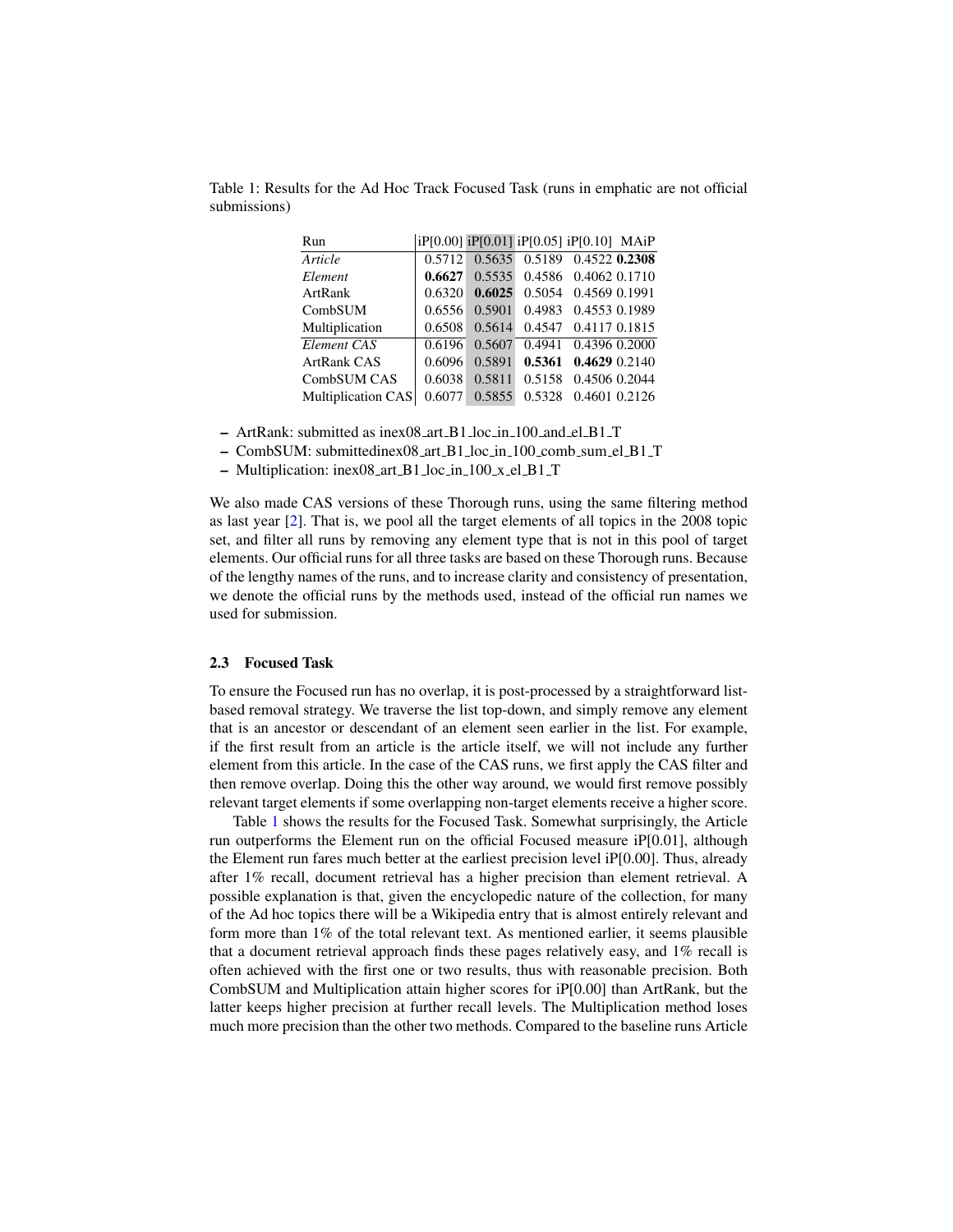| Run                | gP[5] gP[10] gP[25] gP[50] MAgP                       |  |
|--------------------|-------------------------------------------------------|--|
| Article            | 0.3376 0.2807 0.2107 0.1605 0.1634                    |  |
| Element            | 0.2784 0.2407 0.1879 0.1471 0.1484                    |  |
| ArtRank            | 0.3406 0.2820 0.2120 0.1627 0.1692                    |  |
| CombSUM            | 0.3281 0.2693 0.2099 0.1615 0.1665                    |  |
| Multiplication     | 0.3295 0.2827 0.2136 0.1654 0.1695                    |  |
| <b>Element CAS</b> | 0.3378 0.2837 0.2236 0.1719 0.1703                    |  |
| ArtRank CAS        | 0.3437 0.2897 0.2207 0.1712 0.1734                    |  |
| CombSUM CAS        | $0.3481$ 0.2991 0.2200 0.1726 0.1752                  |  |
|                    | Multiplication CAS 0.3482 0.2888 0.2198 0.1724 0.1748 |  |

<span id="page-4-0"></span>Table 2: Results for the Ad Hoc Track Relevant in Context Task (runs in emphatic are not official submissions)

and Element, the combination methods ArtRank and CombSUM lead to substantial improvements at iP[0.01], where the Multiplication method performs slightly worse than the Article run. However, the standard Article run clearly outperforms all other runs when looking at overall precision.

Looking at the CAS runs, we see that the differences are small, with ArtRank leading to the highest iP[0.01] and MAiP scores. The CAS filtering method leads to improvements in overall precision—all MAiP scores go up compared to the non CAS variants—but has a negative effect for early precision as both iP[0.00] and iP[0.01] scores go down, except for the Multiplication run, where the iP[0.01] score goes up. Also, the CAS version of the Multiplication run does improve upon the Article run for precision up to 10% recall.

#### <span id="page-4-1"></span>2.4 Relevant in Context Task

For the Relevant in Context task, we use the Focused runs and cluster all elements belonging to the same article together, and order the article clusters by the highest scoring element. Table [2](#page-4-0) shows the results for the Relevant in Context Task. The Article run is better than the Element across the ranking, which is to be expected, given the results reported in [\[7\]](#page-11-1). It has a superior article ranking compared to the Element run, and as we saw in the previous section, it even outperformed the Element run on the official measure for the Focused task. However, this time, the combination methods ArtRank and Multiplication do better than the Article run on all reported measures, except for the Multiplication run on gP[5]. Since they use the same article ranking as the Article run, the higher precision scores of the ArtRank and Multiplication show that the elements retrieved in the Element run can improve the precision of the Article run. The CombSUM method, while not far behind, fails to improve upon the Article run on early precision levels (cutoffs 5, 10, and 25). Through the weighted combination of article and element scores, its article ranking is somewhat different from the article ranking of the Article run (and the ArtRank and Multiplication runs).

The CAS filtering method leads to further improvements. The Element CAS run outperforms the standard Article run, and the combination methods show higher precision scores than their non CAS counterparts at all rank cutoffs. This time, the Comb-SUM method benefits most from the CAS filter. Whereas it was well behind on per-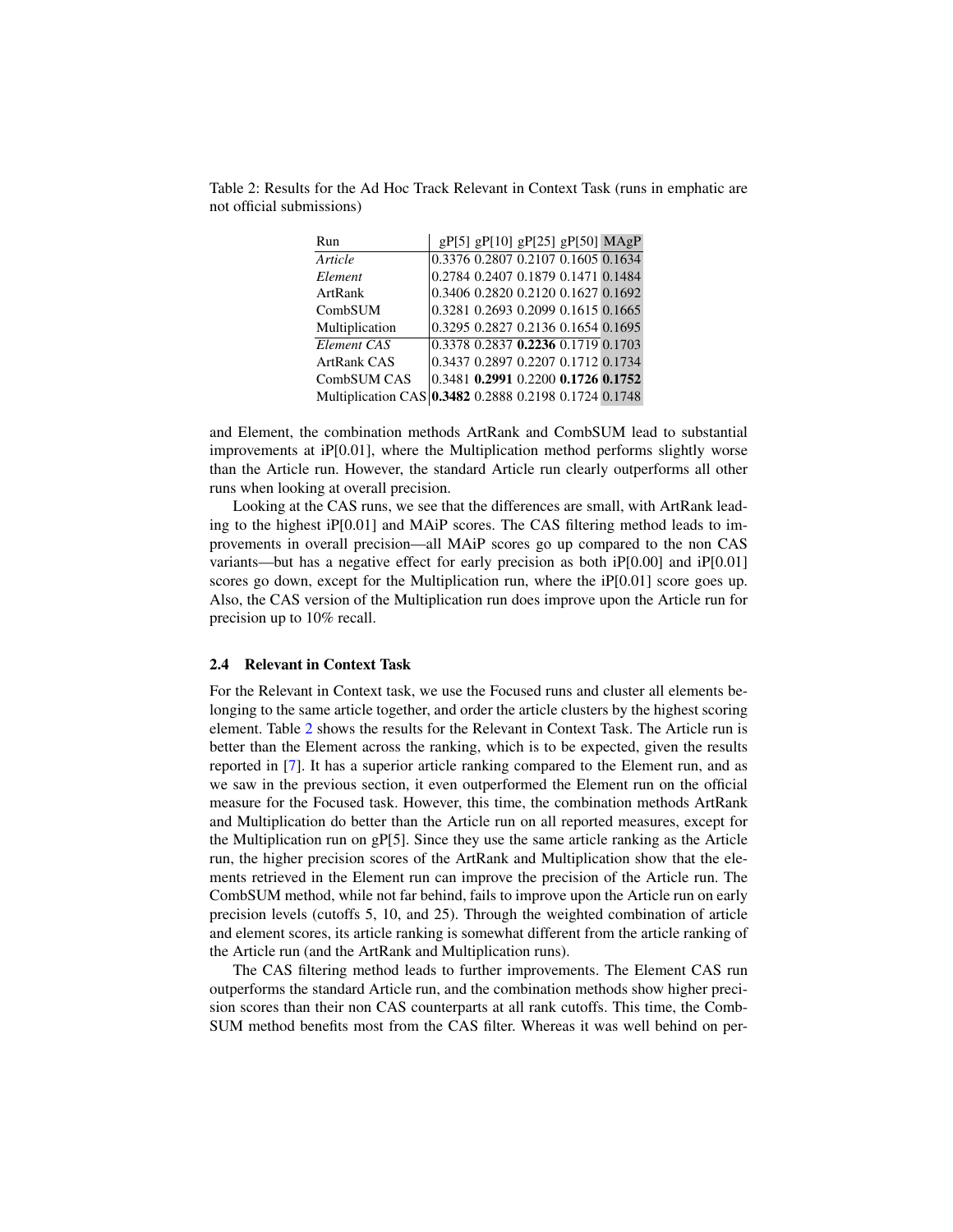| Run                                                          |  | $gP[5]$ gP[10] gP[25] gP[50] MAgP  |  |
|--------------------------------------------------------------|--|------------------------------------|--|
| Element                                                      |  | 0.2372 0.2213 0.1778 0.1384 0.1394 |  |
| Article                                                      |  | 0.3447 0.2870 0.2203 0.1681 0.1693 |  |
| Article offset 190                                           |  | 0.2462 0.2042 0.1581 0.1204 0.1228 |  |
| ArtRank                                                      |  | 0.2954 0.2495 0.1849 0.1456 0.1580 |  |
| <b>CombSUM</b>                                               |  | 0.2720 0.2255 0.1872 0.1487 0.1560 |  |
| <b>Multiplication</b>                                        |  | 0.2782 0.2399 0.1866 0.1496 0.1577 |  |
| Element CAS                                                  |  | 0.2758 0.2410 0.1929 0.1517 0.1487 |  |
| ArtRank CAS                                                  |  | 0.3101 0.2616 0.1952 0.1539 0.1587 |  |
| CombSUM CAS                                                  |  | 0.3081 0.2547 0.1942 0.1532 0.1581 |  |
| <i>Multiplication</i> CAS 0.3098 0.2595 0.1944 0.1545 0.1596 |  |                                    |  |

<span id="page-5-0"></span>Table 3: Results for the Ad Hoc Track Best in Context Task (runs in emphatic are not official submissions)

formance compared to the other two combination methods, its CAS version has the highest scores for gP[10], gP[50] and MAgP. Perhaps surprisingly, the Element CAS run is even on par with the combined runs. For the Focused task, the Element CAS run scored well below the combined runs at later rank cutoffs, but when grouped by article, the differences at the later cutoff levels are very small. In fact, the Element CAS run has the highest score at gP[25]. The CAS filter could have an effect on the document ranking of the Element run.

#### 2.5 Best in Context Task

The aim of the Best in Context task is to return a single result per article, which gives best access to the relevant elements. We experimented with three methods of selecting the best entry point:

- *Highest Scoring Element*: the highest scoring element (HSE) returned for each article. We use this on the ArtRank combined run;
- *offset 0*: the start of each returned article; and
- *offset 190*: the median distance from the start of the article of the best entry points in the 2007 assessments.

Table [3](#page-5-0) shows the results for the Best in Context Task.

The Article run is far superior to the Element run for the Best in Context Task, at all rank cutoffs and in MAgP. In fact, the Article run outperforms all combined runs and CAS runs. The combined ArtRank run does better than the pure article run with BEPs at offset 190. Note that both these two runs have the same article ranking as the standard Article run. The highest scoring element is thus a better estimation of the BEP than the median BEP offset over a large number of topics. However, using the start of the element clearly outperforms both other runs. Of the three run combination methods, ArtRank gets better scores at early precision levels (cutoffs 5 and 10), but is overtaken by the Multiplication method at further cutoff levels. All three combinations do outperform the Element run and the article run with fixed offset of 190.

The CAS runs again improve upon their non CAS variants, showing that our filtering method is robust over tasks, retrieval approaches and combination methods. As for the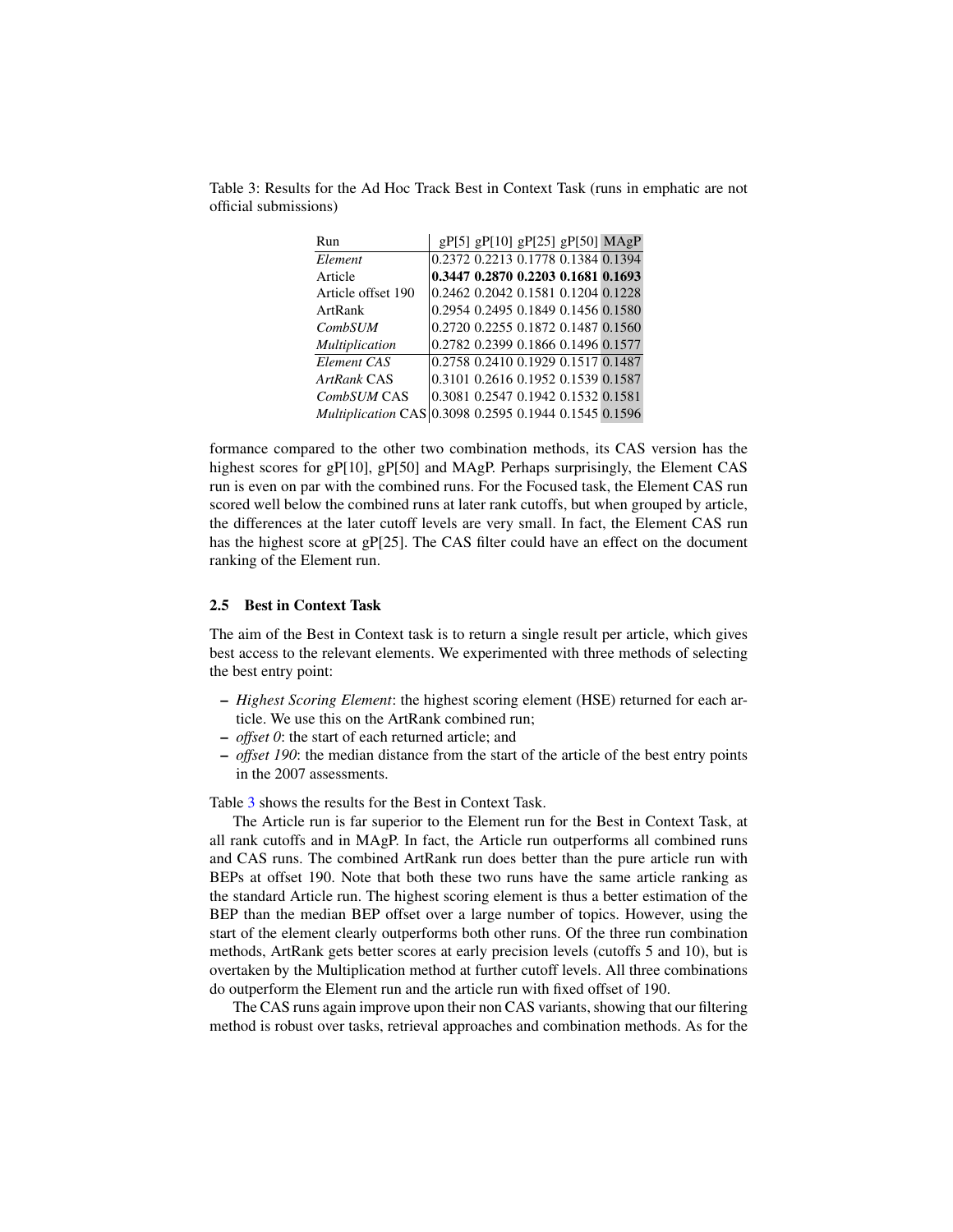non CAS variants, ArtRank gives the best early precision, but the Multiplication gets better precision at later cutoff levels.

The combination methods consistently improve upon the Element retrieval approach, but are far behind the standard Article run. This means that our focused retrieval techniques fail to improve upon an article retrieval approach when it comes to selecting the best point to start reading a document. A closer look at the distribution of BEPs might explain the big difference between the standard Article run and the other runs. The median BEP offset for the 2008 topics is 14 and 49% of all BEPs is at the first character. This shows that choosing the start of the article will in most cases result in a much better document score than any offset further in the document.

#### 2.6 Findings

To sum up, the combination methods seem to be effective in improving early precision. For the official Focused measure,  $iP[0.01]$ , they lead to improvements over both the Article run and the Element run. The ArtRank method gives the best results for the official measure. Although the Element run scores slightly better at  $iP[0.00]$ , the combination methods show a good trade off between the good overall precision of the Article run and the good early precision of the Element run. Combining them with the CAS filter improves their overall precision but hurts early precision.

For the Relevant in Context task, all three methods improve upon the Article and Element runs for MAgP. The ArtRank method shows improvement across all cutoff levels. The Multiplication method leads to the highest MAgP scores of the three methods. The CAS filter further improves their effectiveness, although the differences are small for the ArtRank method. Here, the combined runs show the best of both worlds: the good article ranking of the Article run and the more precise retrieval of relevant text within the article of the Element run.

In the Best in Context task, of the three combination methods ArtRank scores better on early precision, while the other two methods do better at later cutoff levels. However, no focused retrieval method comes close to the effectiveness of the pure Article run. With most of the BEPs at, or *very* close to, the start of the article, there seems to be little need for focused access methods for the Wikipedia collection. This result might be explained by the nature of the collection. The Wikipedia collection contains many short articles, where the entire article easily fits on a computer screen, and are all focused on very specific topics. If any text in such a short article is relevant, it usually makes sense to start reading at the beginning of the article.

Finally, the CAS filtering method shows to be robust over all tasks and focused retrieval methods used here, leading to consistent and substantial improvements upon the non CAS filtered variants.

# <span id="page-6-0"></span>3 Book Track

For the Book Track we investigate the effectiveness of using book level evidence for page level retrieval, and experiment with using Wikipedia as a rich resource for topical descriptions of the knowledge found in books, to mediate between user queries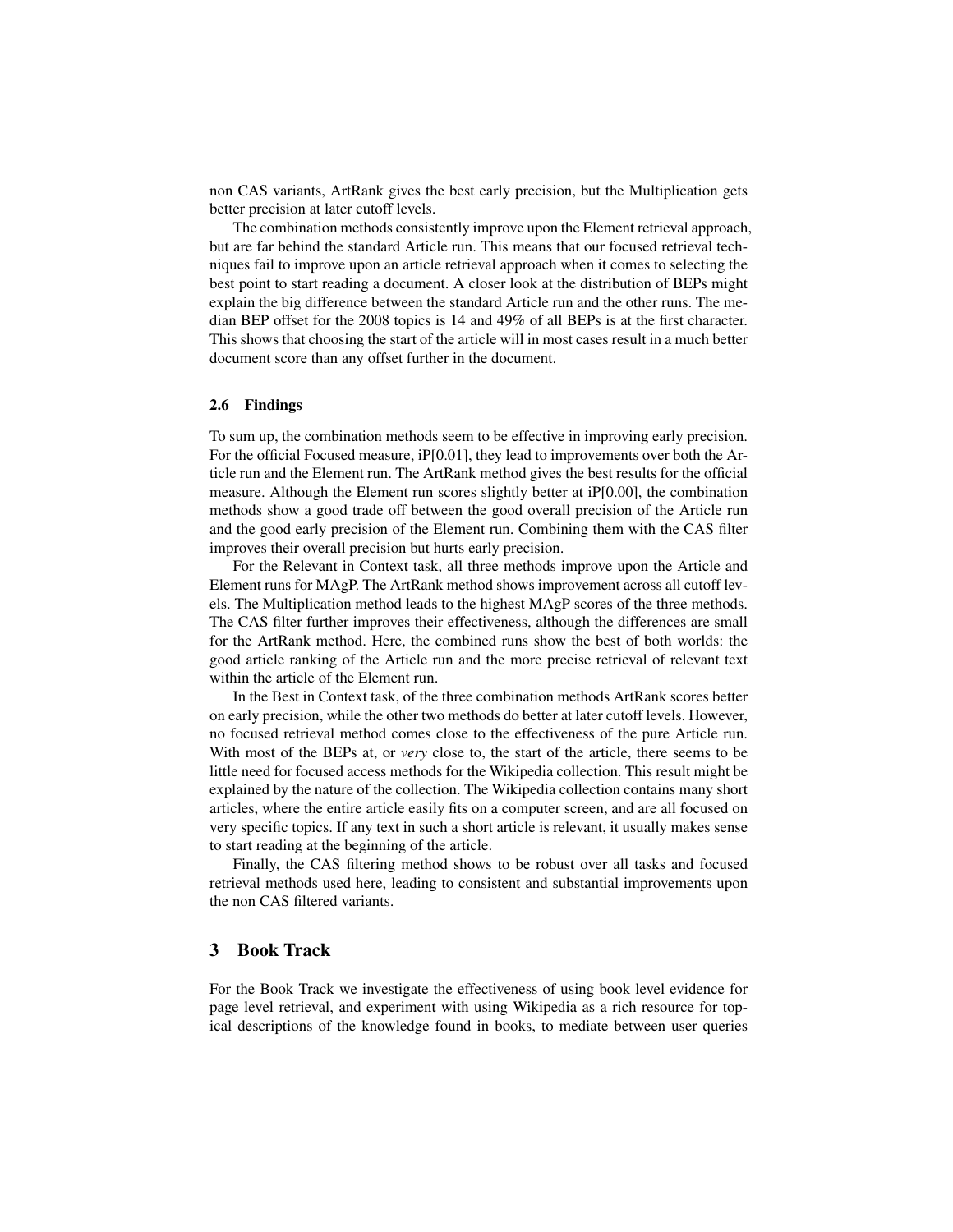and books in the INEX Book Track collection. We use Indri [\[13\]](#page-11-12) for our retrieval experiments, with default settings for all parameters. We made one index for both book and page level, using the Krovetz stemmer, no stopword removal, and created two base runs, one at the *book* level and one at the *page* level. The INEX Book Track collection contains 50,239 out-of-copyright books. The books have on average 321 pages and just over 100,000 words. An average page has 323 words. An important difference with the Wikipedia collection, apart from document length, is the difference in structural information in the form of XML markup. In the Wikipedia articles, the markup is based on the layout, containing markup for sections, paragraphs, tables, lists, figures, etc. The books contain only minimal markup, based on the individually scanned pages. That is, there is no layer of elements about sections or chapters in between the page level and book level. Although there is information about the start of chapters and sections in the attributes of  $\langle$ marker> elements, they provide no information about where these chapters and sections end. To make use of this information for retrieval, it would require either substantial changes to our indexing approach or a pre-processing step to adjust the XML markup by introducing actual chapter and section elements.

Before we analyse the impact of book level ranking on the retrieval of individual pages, we will discuss the various book level runs we submitted for the Book Retrieval Task.

#### 3.1 Book Retrieval Task

Koolen et al. [\[8\]](#page-11-13) have used Wikipedia as an intermediary between search queries and books in the INEX Book collection. They experimented with using the link distance between so called *query* pages—Wikipedia pages with titles exactly matching the queries and *book* pages—each book in the collection is associated with one or more Wikipedia pages based on document similarity—as external evidence to improve retrieval performance. We adopt this approach with the aim to investigate its effectiveness on queries that have no exact matching Wikipedia page.

We obtained the *query* pages by sending each query to the online version of Wikipedia and choosing the first returned result. If the query exactly matches a Wikipedia page, Wikipedia automatically returns that page. Otherwise, Wikipedia returns a results list, and we pick the top result. The idea is that most search topics have a dedicated page on Wikipedia. With the 70 topics of the 2008 collection, we found dedicated Wikipedia pages for 23 queries (38.6%). The *book* pages are obtained by taking the top 100  $tf.idf$  terms of each book (w.r.t. the whole collection) as a query to an Indri index of all Wikipedia pages.[1](#page-7-0) Next, we computed the link distance between *query* pages and *book* pages by applying a random walk model on the Wikipedia link graph to obtain a measure of closeness between these pages. Books associated with Wikipedia pages closer in the link graph to the *query* page have a higher probability of being relevant [\[8\]](#page-11-13). We then combine these closeness scores with the retrieval scores from an Indri run.

The probability of going from node j at step s from the *query* node to node k is computed as:

$$
P_{s+1|s}(k|j) = P_{s|s-1}(j) * \frac{l_{jk}}{l_j}
$$
\n(4)

<span id="page-7-0"></span> $1$  This is based on the Wikipedia dump of 12 March, 2008.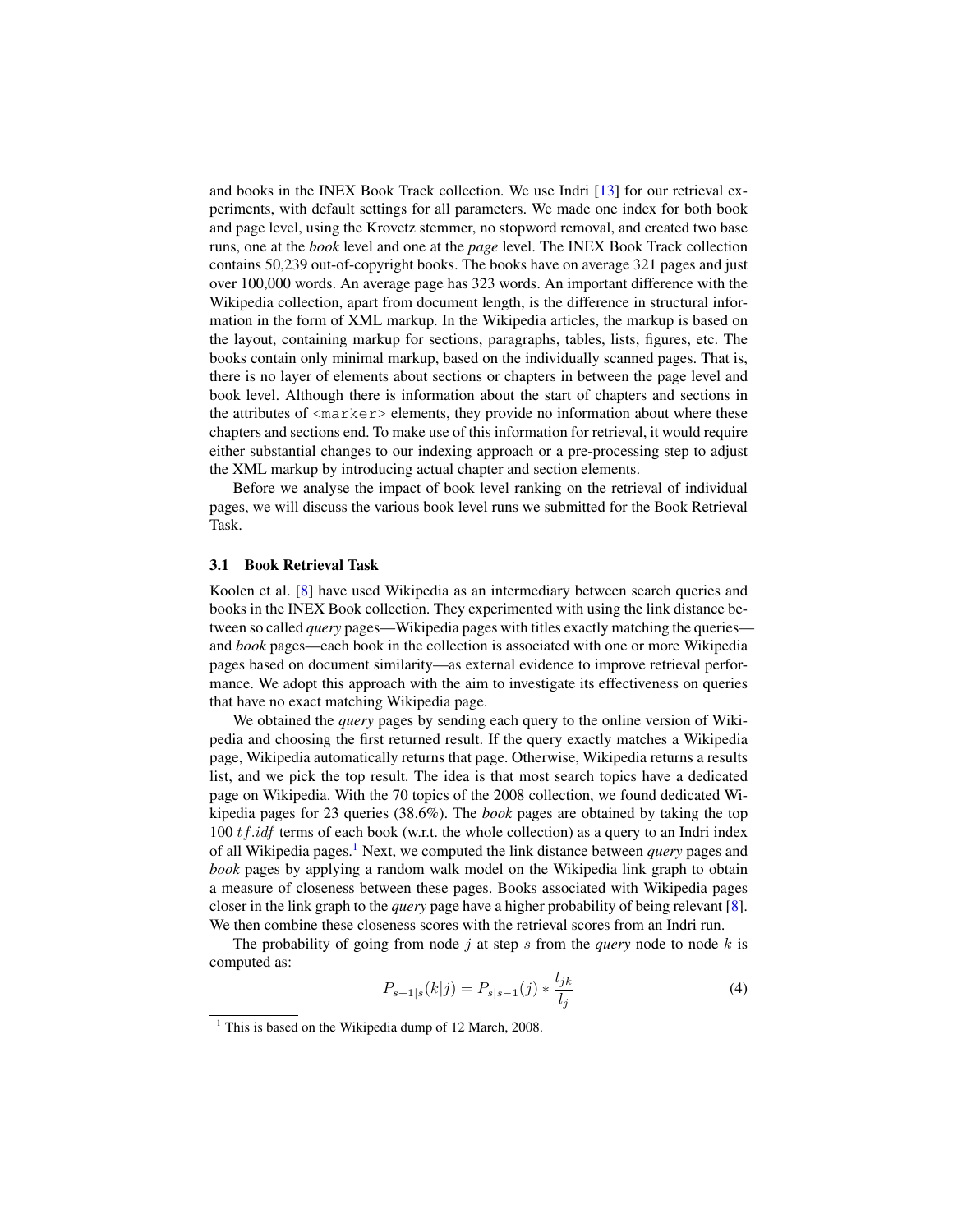<span id="page-8-0"></span>Table 4: Results for the Book Retrieval Task (the Closeness ordered run is not an official submission

| Run                                                                                                                                                                   |                                                                                                                                                      | MAP $P(0.0) P(0.1)$ | <b>P5</b> | P <sub>10</sub> |
|-----------------------------------------------------------------------------------------------------------------------------------------------------------------------|------------------------------------------------------------------------------------------------------------------------------------------------------|---------------------|-----------|-----------------|
|                                                                                                                                                                       |                                                                                                                                                      |                     |           |                 |
| $\begin{tabular}{ l l l } \hline Book & 0.0899\ 0.4051\ 0.2801\ 0.1760\ 0.1320 \\ Book^2* Closeness & 0.0714\ 0.2771\ 0.2230\ 0.1520\ 0.1200 \\ \hline \end{tabular}$ |                                                                                                                                                      |                     |           |                 |
| Closeness                                                                                                                                                             | $\begin{array}{ l l l l } \hline 0.0085 & 0.1058 & 0.0406 & 0.0320 & 0.0200 \\ \hline 0.0302 & 0.2163 & 0.0978 & 0.0960 & 0.0600 \hline \end{array}$ |                     |           |                 |
| Closeness ordered                                                                                                                                                     |                                                                                                                                                      |                     |           |                 |

where  $l_{ik}$  is the number of links from node j to node k,  $l_i$  is the total number of links from node j and  $P_{s|s-1}(j)$  is the probability of being at node j after step s. Experimentally, using the INEX 2007 Book Track data, we found that the best closeness scores for the books are obtained by simply adding the closeness scores of the top 8 Wikipedia pages retrieved for that book.

We submitted the following runs:

- Book: a baseline book level Indri run (submitted as 6 BST08 B clean trec)
- Closeness: a run using only the closeness scores (submitted as 6 inex08 BST book sim100 top8 forward trec)
- $Book<sup>2</sup> * Closeness: a combination of the baseline Indri and the closeness scores,$ computed as  $Indri(q, b)^2 * closeness(q, b)$  for a book b and topic q (submitted as 6 BST08 B square times sim100 top8 fw trec)

Table [4](#page-8-0) shows the results for our submitted runs based on the first release of the relevance judgements, containing judgements for 25 topics. The number of judgements per topic varies greatly. Some topics have only one or two judged books, while others have hundreds of judged books. We have to be careful in drawing conclusions from these results. The standard run performs best on all measures. The official run based on closeness scores alone performs very poorly, based on a simple error. Only 1,000 results per topic were allowed to be submitted. In generating a run from the closeness scores, the first 1,000 scores for each topic were used. However, the closeness scores were not ordered, the first 1,000 were not the highest scores. Therefore, we add the results of on unofficial run – *Closeness ordered* – based on the 1,000 highest closeness scores per topic. Although still well below the baseline run, it is clearly much better than the erroneous official run. As the baseline run is clearly the best of these runs, and the Page in Context runs submitted to the INEX 2008 Book Track are derived from this baseline, we will only use this book level run in the following section.

#### 3.2 Page in Context

As in the Ad Hoc Track (Section [2\)](#page-1-0), we experiment with methods of re-ranking the *page* level runs using the ranking of a *book* level run. Because Indri scores are always negative (the log of a probability, i.e. ranging from  $-\infty$  to 0), combining scores can lead to unwanted effects (page score + book score is lower than page score alone). We therefore transform all scores back to probabilities by taking the exponents of the scores.

We experimented with the following three methods.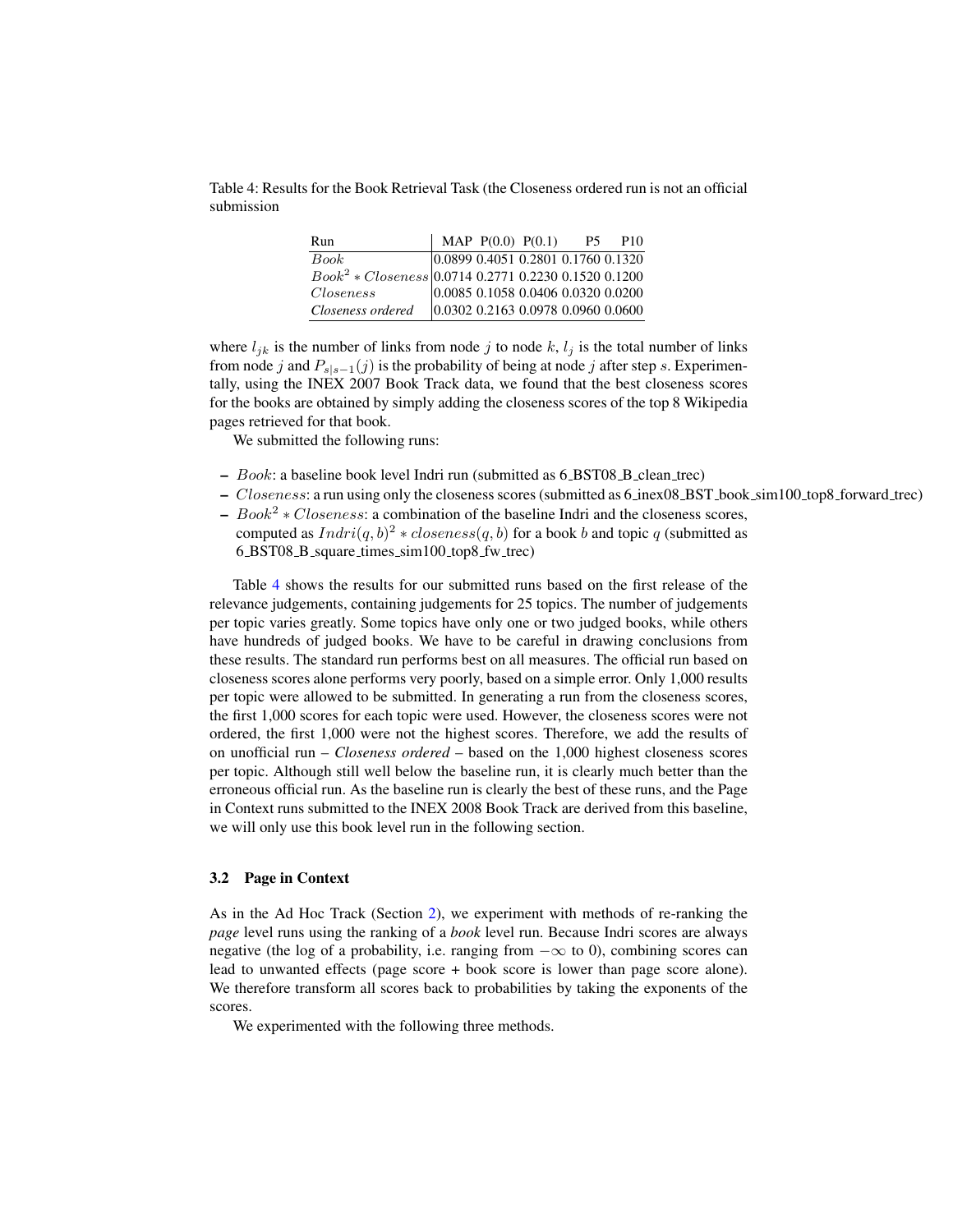- 1. *CombSum*: add exponents of page score and book score (if the book is not retrieved, use only page score. Submitted as  $6\_BST08.P\_plus\_B.xml$ .
- 2. *Multiplication*: multiply exponents of page and book scores (if book is not retrieved, discard page. Submitted as 6 BST08.P times B.xml).
- 3. *BookRank*: retain the book ranking, replacing each book by its pages retrieved in the  $Paqe$  run. If no pages are retrieved, use the whole book.

The official evaluation measures and results of the Page in Context are not yet released, but the relevance judgements are available. To allow a direct comparison of our methods on the Ad hoc and Book Tracks, we evaluated our Page in Context runs using the Focused and Relevant in Context measures of the Ad hoc track.

We transformed the Book Track assessments into FOL format in the following way. First, we computed the number of pages of each book and the length of the actual text, and the average page length. Giving all pages in a book this same average length, we then compute the page offsets of judged pages and retrieved pages by multiplying the average page length by 1− the page number. That is, a book with 500 pages and 1 million characters has an average page length of 2,000 characters. Thus, page 54 in that book has length 2,000 and starts at offset  $(54-1) * 2$ , 000 = 106, 000. For the Focused task, we rank the individual pages on their scores, without grouping them per book. For the Relevant in Context evaluation, which requires results from the same document to be grouped, we use the officially submitted Page in Context runs, where the book ranking is based on the highest scoring pages of each book.

The results of the Page in Context runs evaluated using the Ad hoc measures for the Focused task (see Section [2.3\)](#page-3-1) are shown in Table [5.](#page-10-1) We see that for overall precision, the Book run has low precision scores compared to the Book Retrieval Task, because it is penalised for retrieving the whole books instead of only the relevant pages. However, the more focused page level runs have even lower precision scores (except for the earliest precision score of the  $BookRank$  run). This somewhat surprising result can be explained by the fact that the original  $Page$  run contains only a very small portion – 141 out of 6,477 – of the relevant pages. The early precision is comparable to that of the *Book* run, but rapidly drops. The reason for the very low precision scores after  $5\%$ recall is that our runs contain up to 1,000 retrieved pages, which is not enough for most topics to reach even 5% recall.

Among the page level runs, the BookRank run clearly outperform the standard  $Page$  run and  $CombSUM$ , showing that the book level ranking helps. Boosting pages from highly ranked books leads to substantial improvements in precision across the ranking. Apart from that, retaining the whole book when no individual pages for that have been retrieved has a big impact on recall. Especially further down the results list, the Book run finds relevant books that are not found by the  $Page$  run. The  $BookRank$ run also improves upon the Book run at iP[0.00], showing that focused methods can indeed locate the relevant text within books. The big difference between the  $Page$  and BookRank runs, as well as the low precision of the  $Page$  run by itself show that page level evidence is of limited use without the wider context of the whole book.

The results of the Page in Context runs evaluated using the Ad hoc measures for the Relevant in Context task (see Section [2.4\)](#page-4-1) are shown in Table [6.](#page-10-2) We see a similar pattern as with the Focused Task results. The Book run receives low scores because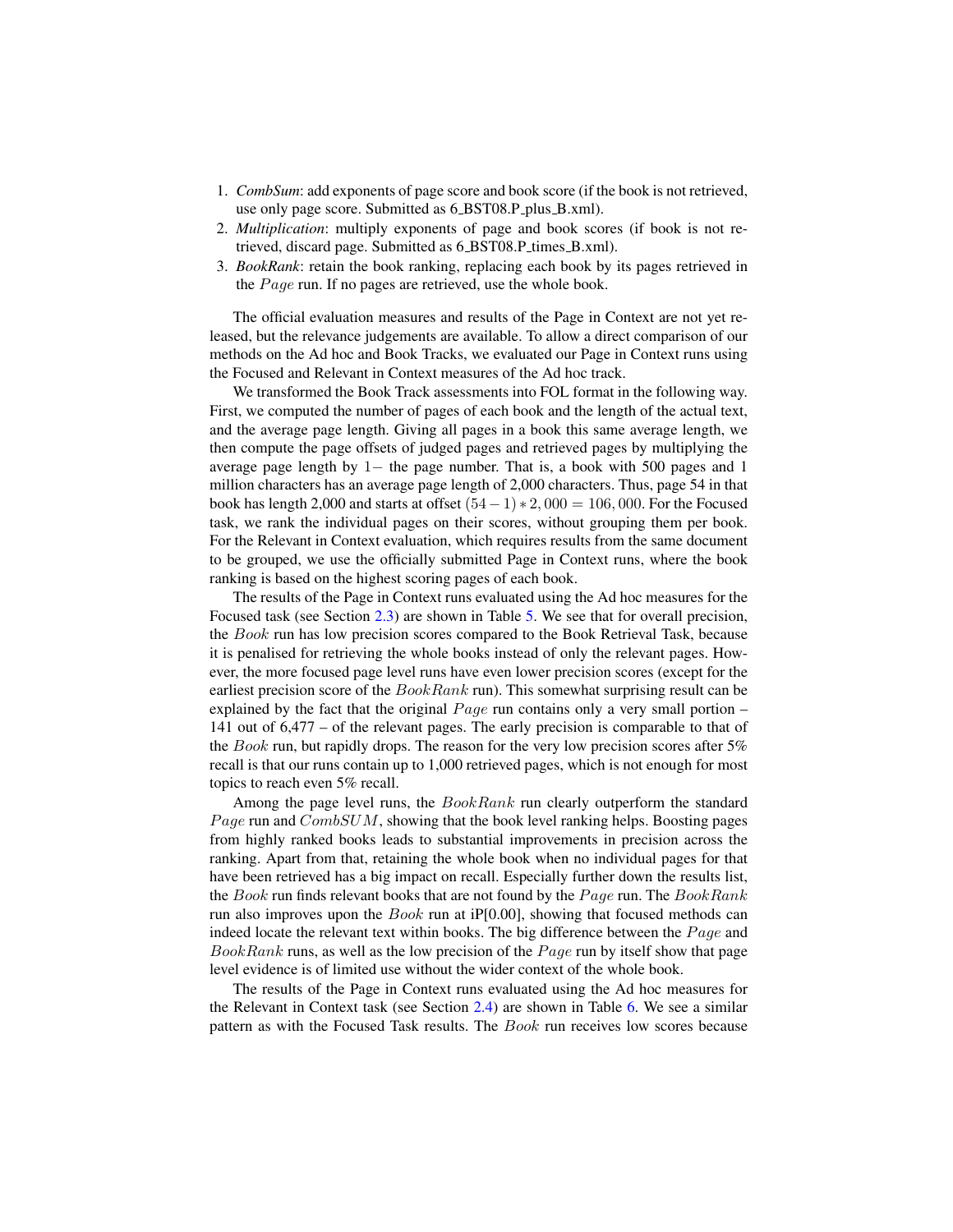<span id="page-10-1"></span>Table 5: Results for the Book Track Page in Context Task (using Focused measures)

| Run                                               | iP[0.00] iP[0.01] iP[0.05] iP[0.10] MAiP |  |                                              |  |
|---------------------------------------------------|------------------------------------------|--|----------------------------------------------|--|
| <b>Book</b>                                       |                                          |  | 0.1690 0.1690 0.0999 0.0957 0.0393           |  |
| Page                                              |                                          |  | $0.1559$ $0.1002$ $0.0030$ $0.0017$ $0.0037$ |  |
| <b>BookRank</b>                                   |                                          |  | 0.2650 0.1618 0.0838 0.0838 0.0280           |  |
| CombSUM                                           |                                          |  | 0.1666 0.1045 0.0095 0.0083 0.0054           |  |
| Multiplication 0.0349 0.0247 0.0035 0.0030 0.0015 |                                          |  |                                              |  |

<span id="page-10-2"></span>Table 6: Results for the Book Track Page in Context Task (using Relevant in Context measures)

| Run                                               |  | $gP[5]$ $gP[10]$ $gP[25]$ $gP[50]$ MAgP      |                                    |
|---------------------------------------------------|--|----------------------------------------------|------------------------------------|
| <b>Book</b>                                       |  |                                              | 0.0567 0.0309 0.0147 0.0087 0.0254 |
| Page                                              |  | $0.0242$ $0.0164$ $0.0098$ $0.0058$ $0.0088$ |                                    |
| <b>BookRank</b>                                   |  | 0.0581 0.0315 0.0147 0.0082 0.0273           |                                    |
| CombSUM                                           |  | 0.0231 0.0158 0.0090 0.0064 0.0102           |                                    |
| Multiplication 0.0061 0.0031 0.0027 0.0015 0.0047 |  |                                              |                                    |

it retrieves a lot of irrelevant text. Focused techniques should be able to achieve much better precision. Again, only the BookRank run can compete with the Book run, and improves upon it with early and overall precision. The fact that the  $BookRank$  run has lower precision than the *Book* run further down the ranking shows that at these lower ranks, the whole books do better than the individually retrieved pages of these books. Although this might partly be caused by the low number of pages retrieved, the low precision scores for the Focused evaluation show that the content of individual pages is not very effective for locating the relevant information in books containing hundreds of pages.

# <span id="page-10-0"></span>4 Discussion and Conclusions

For the *Ad Hoc Track*, we investigated the effectiveness of combining article and element retrieval methods and found that the ArtRank method, where the article run determines the article ranking, and the element run determines which part(s) of the text is returned, gives the best results for the Focused Task. For the Relevant in Context Task, the Multiplication method is slightly better than ArtRank and CombSUM, but for the CAS runs, where we filter on a pool of target elements based on the entire topic set, the CombSUM method gives the best performance overall. The combination methods are not effective for the Best in Context Task. The standard article retrieval run is far superior to any focused retrieval run. With many short articles in the collection, all focused on very specific topics, it makes sense to start reading at the beginning of the article, making it hard for focused retrieval techniques to improve upon traditional document retrieval. The CAS pool filtering method is effective for all three tasks as well, showing consistent improvement upon the non CAS variants for all measures.

For the *Book Track*, we experimented with the same run combination methods as in the Ad Hoc Track. As for the Ad hoc Track using the Wikipedia collection, we see that for the Book Track, a document retrieval approach is a non-trivial baseline.